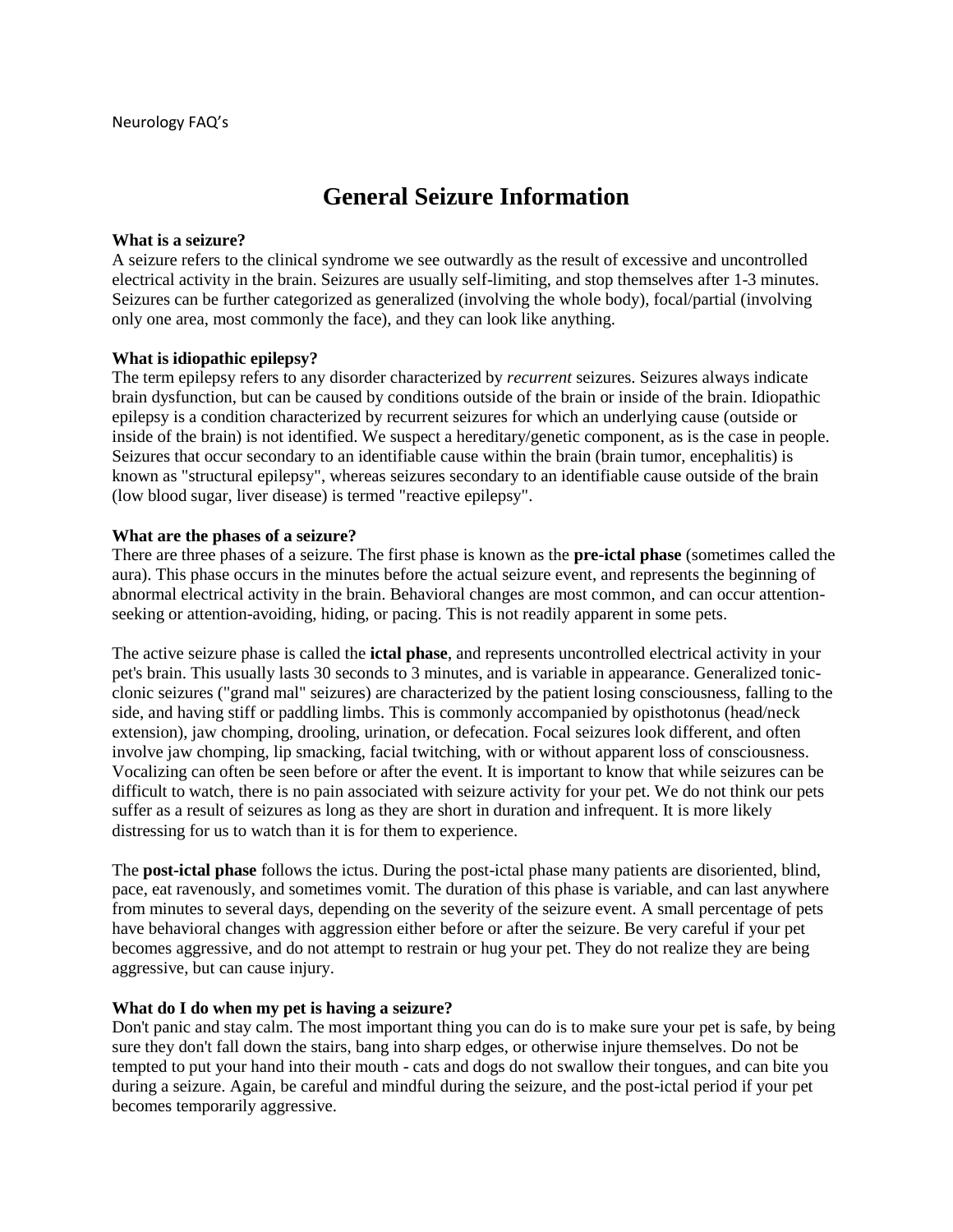If your pet is on standard-release Keppra, we recommend giving an additional full dose following a seizure once your pet is able to swallow. This can be repeated once for additional seizure activity for a total of 2 extra doses per 24 hour period.

### **When is a seizure an emergency?**

In general, there are two emergency situations involving seizures that warrant immediate veterinary care. These situations include **status epilepticus** and **cluster seizures**. Status epilepticus is defined as any seizure that lasts longer than 5 minutes in duration (this does not include the post-ictal phase and does not apply to focal seizures), or recurring seizures between which your pet does not return to a fully alert state. We recommend having your pet seen if a generalized seizure is lasting longer than 3 minutes, to be safe. Cluster seizures refers to 3 or more generalized seizures within a 24-hour period. Emergency treatment is recommended in these situations.

### **How often do we expect seizures to occur?**

Seizures are predictably unpredictable. Anti-convulsant therapy does not cure epilepsy, and seizures will continue (in most cases) at variable intervals, even with effective treatment. Even well-controlled pets have the occasional seizure, and this does not mean treatment is not working. Our goal is to decrease frequency and severity as much as possible while minimizing side effects. Our goal is to decrease frequency to 1 seizure every 4-6 weeks, but each pet is unique. We are able to achieve much better control in some patients, but unfortunately about 25% of animals with epilepsy are more difficult to control, requiring multiple medications. Treatment success regarding other disorders, such as epilepsy secondary to structural diseases, can be even more challenging to control.

### **What type of records should I keep?**

Keep a seizure log so that we can monitor your pet's seizure frequency, severity, and duration. Logs should include the date, approximate length, number, and severity of your pet's seizures. An accurate log will help us determine when a change in the medical program is indicated.

#### **Goals of treatment**

Anticonvulsants do not cure epilepsy. Even a well-controlled epileptic will occasionally have seizures. Our goal is to decrease the frequency and severity, as described above. Never stop anticonvulsants without veterinary supervision, even if things are going well! Stopping medications suddenly or in an inappropriate manner can lead to severe seizures. In some instances, we are able to wean patients off of medications. We usually like to achieve 6-12 months seizure-free before considering weaning, and this process is done very slowly to prevent seizure recurrence, if possible. If seizures recur with weaning, we often have to give the medication again.

### **FAQs Intervertebral Disk Disease**

#### **How often do I need to express my pet's bladder if he/she is unable to urinate?**

You should express the bladder every 8-12 hours at home. Typically, pets regain the ability to urinate around the same time that they become able to move their legs.

#### **2. What should I do if I have difficulty expressing my pet's bladder at home?**

If you are unable to successfully express the bladder for 18 hours, it is imperative you take your pet to your regular veterinarian or bring them to the ER to have this done. Patients who have a full bladder will feel discomfort. They may also be in danger of experiencing serious medical complications.